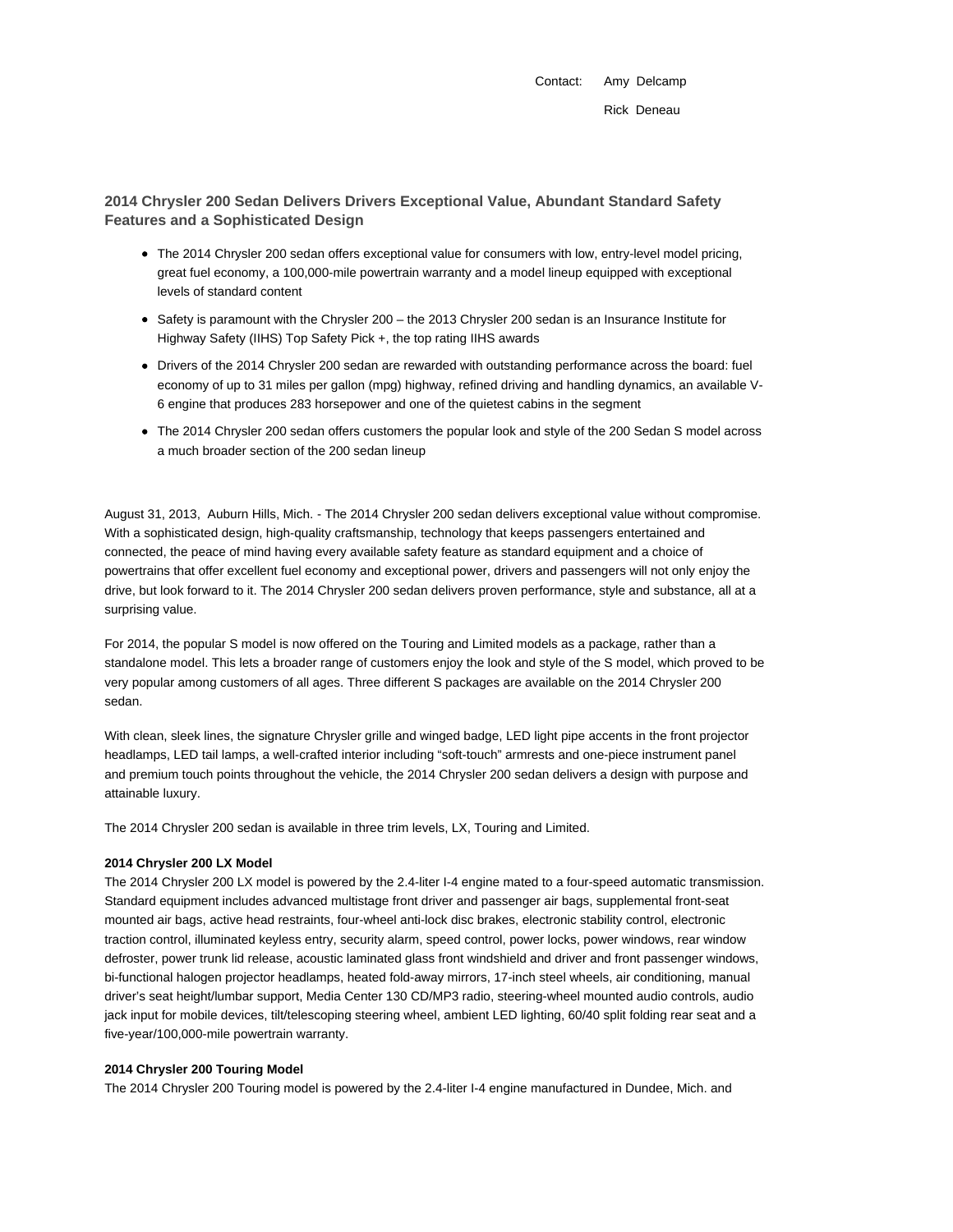mated to the 62TE six-speed automatic transmission. The 2.4-liter engine produces 173 horsepower (128kW), 166 lb.-ft. (225 N•m) of torque and has an EPA estimated fuel economy rating of 20 miles per gallon (mpg) city and 31 mpg highway.

Standard equipment includes five-year/100,000-mile powertrain warranty, advanced multistage front driver and passenger air bags, supplemental front-seat mounted air bags, active head restraints, four-wheel anti-lock disc brakes, electronic stability control, electronic traction control, tire-pressure monitor display, illuminated keyless entry, security alarm, power locks, power windows, acoustic laminated glass front windshield and driver and front passenger windows, air conditioning, speed control, eight-way power driver's seat, Media Center 130 CD/MP3 radio, audio jack input for mobile devices, tilt/telescoping steering wheel, ambient LED lighting, Electronic Vehicle Information Center (EVIC) and trip computer, six speakers, automatic temperature control, premium headliner with universal garage door opener, leather-wrapped steering wheel, steering-wheel mounted audio controls, leather-wrapped shift knob with chrome accent, SiriusXM Radio, rear window defroster, power trunk lid release, 60/40 folding rear seat, bi-functional halogen projector headlamps, automatic headlamps, heated fold-away mirrors and 17-inch aluminum wheels.

Optional equipment for the 2014 200 Touring sedan includes a Cold-weather Group with heated front seats and remote start, 18-inch aluminum polished wheels, Uconnect Voice Command with Bluetooth and the Uconnect Media Center 430 CD/DVD/MP3 and a 6.5-inch touchscreen radio.

#### 2014 Chrysler 200 sedan S Appearance Package

The 2014 Chrysler 200 S exterior package includes: 18-inch aluminum polished painted wheels, black finish grille and fog lamp bezels, projector fog lamps, black treatment headlamps, black inlay Chrysler badge, S badge and 18-inch all-season touring tires. The S Appearance Package is available on the Chrysler 200 sedan powered by the 2.4-liter I-4 engine or the 3.6-liter Pentastar V-6 engine.

### **2014 Chrysler 200 Limited Model**

The 2014 Chrysler 200 Limited model is powered by the award-winning 3.6-liter Pentastar V-6 engine mated to the 62TE six-speed automatic transmission. The 3.6-liter Pentastar V-6 engine, one of "Ward's 10 Best Engines," produces 283 horsepower (211 kW) and 260 lb.-ft. (353 Nm) of torque. It has an EPA estimated fuel economy rating of 19 mpg city and 29 mpg highway.

The 2014 Chrysler 200 Limited provides the standard equipment found on the Touring model as well as: leather heated front seats, iPod connector, fog lamps, bright exterior mirrors and door handles, express up/down window and remote start, Boston Acoustics speakers and 17-inch aluminum wheels are standard equipment on the Limited model.

Optional equipment for the 2014 Limited sedan: the Sun and Sound Group, which includes Uconnect Voice Command, remote USB port and Bluetooth streaming audio, one-year free SiriusXM Travel Link with real-time traffic updates and sunroof with power express open/close; Uconnect Media Center 430 CD/DVD/40 GB hard drive with a 6.5-inch touchscreen radio; Uconnect handsfree phone; 18-inch aluminum polished wheels and 18-inch aluminum wheels with Goodyear all-season tires.

### 2014 Chrysler 200 Limited S Package

The available S exterior & interior package offers customers a style and attitude not seen in the segment. The package includes: leather-trimmed bucket seats; perforated leather steering wheel; black finish grille and fog lamp bezels; projector fog lamps; black treatment headlamps; black inlay Chrysler badge; "S" badge; body-color door handles; body-color exterior mirrors; 18-inch all-season touring tires and 18-inch aluminum polished painted wheels.

The 2014 Chrysler 200 sedan is available in the following exterior colors: Billet Metallic Clear Coat, Black Clear Coat, Deep Cherry Red Crystal Pearl Coat, Bright White Clear Coat, Crystal Blue Pearl Coat, Deep Auburn Metallic, Tungsten Silver Metallic, True Blue Pearl Coat and Cashmere Pearl Coat.

The 200 is built in America at the Sterling Heights Assembly Plant in Sterling Heights, Mich.

Follow Chrysler and Chrysler Group LLC news and video on: Chrysler Connect blog: http://blog.chryslergroupllc.com Twitter: http://www.twitter.com/chrysler